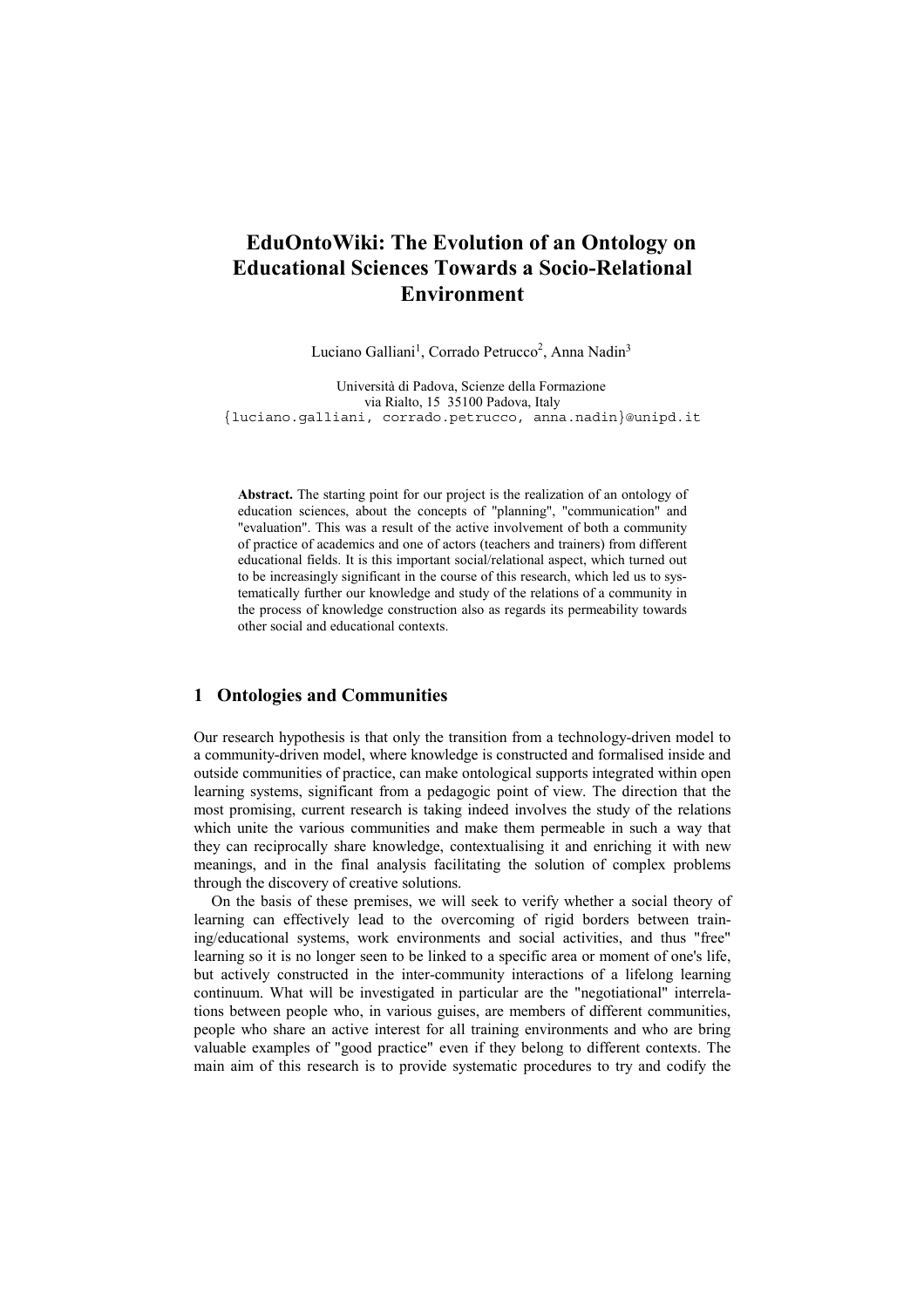semantics of these processes, fostering the subsequent retrieval of knowledge which always accompanies these, and which constitutes a necessary added value.



**Fig. 1**. An example of the EduOntoWiki environment describing the concept of assessment/evaluation (http://multifad.formazione.unipd.it:8080/eduonto).

## **2 EduOntoWiki**

The solution which we are proposing consists in the transformation of the ontologies in an "EduOntoWiki" system so the perspective will change from ontologic/formal to ontologic/relational. The Wiki learning environment has been chosen because it allows easy and immediate insertion, modification and sharing of texts and materials: as, for instance, in the case of the "Wikipedia", an experiment for the creation and upkeeping of an encyclopedia which is open to contributions from everyone. Our initial "vision" indeed conceived of the instrument as a description of a specific knowledge domain, even if it is mediated by a discussion inside a community of practice. However this was not yet sufficient to stimulate reciprocal learning processes since learning is also an intra-community social/relational event (Wenger, 1998), the multiple contexts in which learning situates itself are valuable alternative representations (Lave, 1988) and, finally, narrative is a form through which knowledge is specified in a natural way (Bruner 2001).

#### **2.1 The functions of EduOntoWiki**

The main functions of EduOntoWiki provide a community tool kit to create/modify ontological structures. There is an "ontology moderator" who try to mediate between people, in order to carefully implement the ontology concepts. This kind of figure is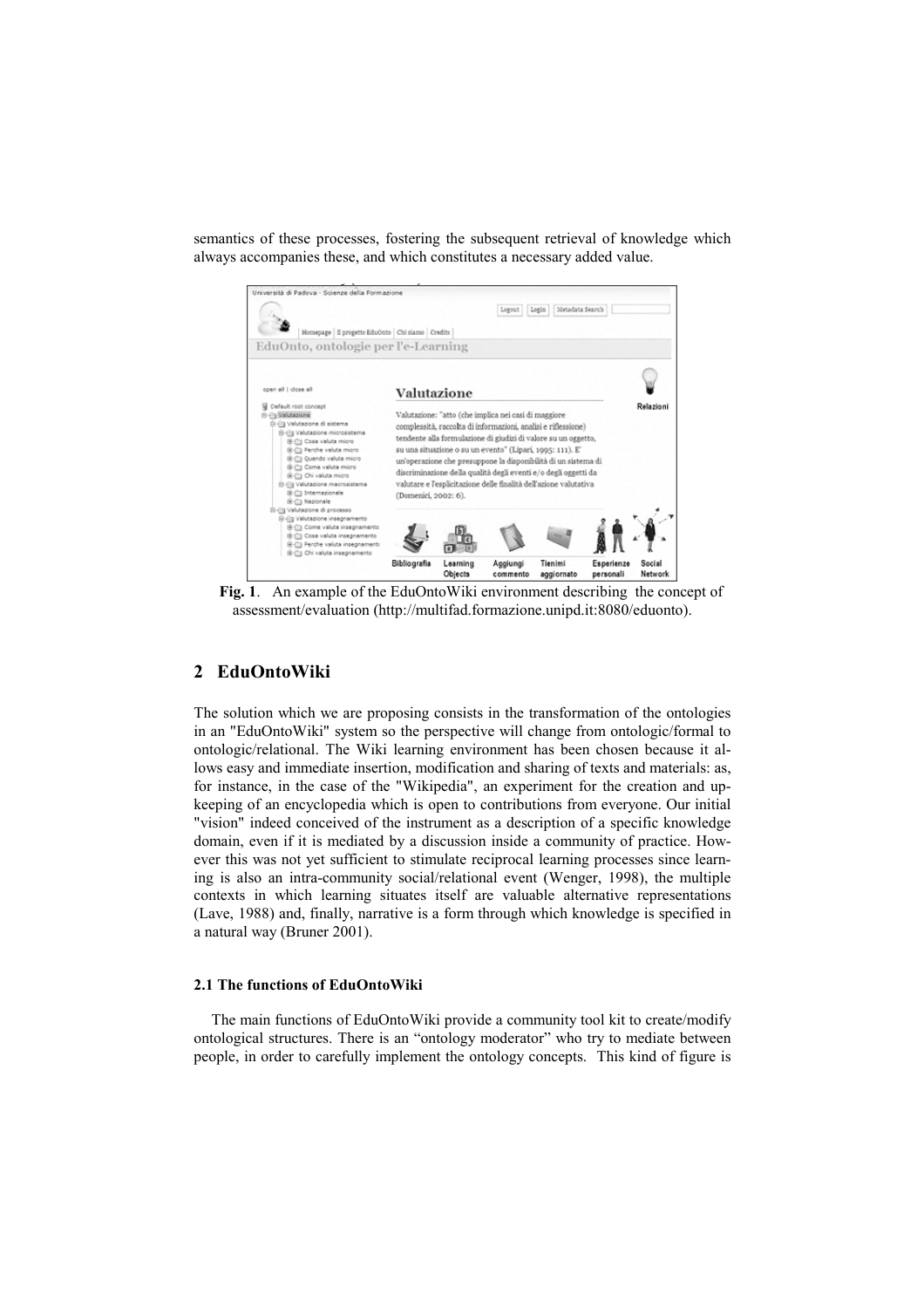required because it can assure a shared vision, so ontologies reveals important *sideeffects*: first a definition of a common lexicon (Wenger, 1998), second to enable the explicitation of tacit knowledge, and last, a shared meta-model with relations between concepts. The functions are related to: Instances of Ontology, Relationship among Concepts and Social Networks.

#### **The instances of ontology**

The instances are meant as concrete and factual elements, associated to a specific concept: in this category for example appear bibliographic references, links and eventual Learning Objects presented on Web or in the same server and also the comments made by those who consulted that concept and wanted to contribute in clarifying some aspects or presenting problems thus stimulating a discussion. One part that we retain to be of great importance for a didactical use, is represented by the "Personal Experience" section: here, whoever retains it opportune can write their own personal experiences about a concept connected to ontology. In the example in fig. 2, a participant of a Master in Distance Learning Tutoring, of the University of Padova, has inserted considerations about his own experience regarding the concept of "Portfolio" which is included in the ontology structure of Evaluation.



**Figura 2** An example of "personal experience" inside the concept of "Portfolio" part of the ontology on assessment/evaluation

This type of instance gives an important link to the real world of current ontology concepts, otherwise abstract and decontextualized. Moreover, the items of personal comments contribute in giving an emotive component to each concept, exactly because it was first hand experience. From a theoretical point of view, this approach is very close to constructivist theories of learning and especially the situated cognition theory whereby learning is important especially if represented in a real life context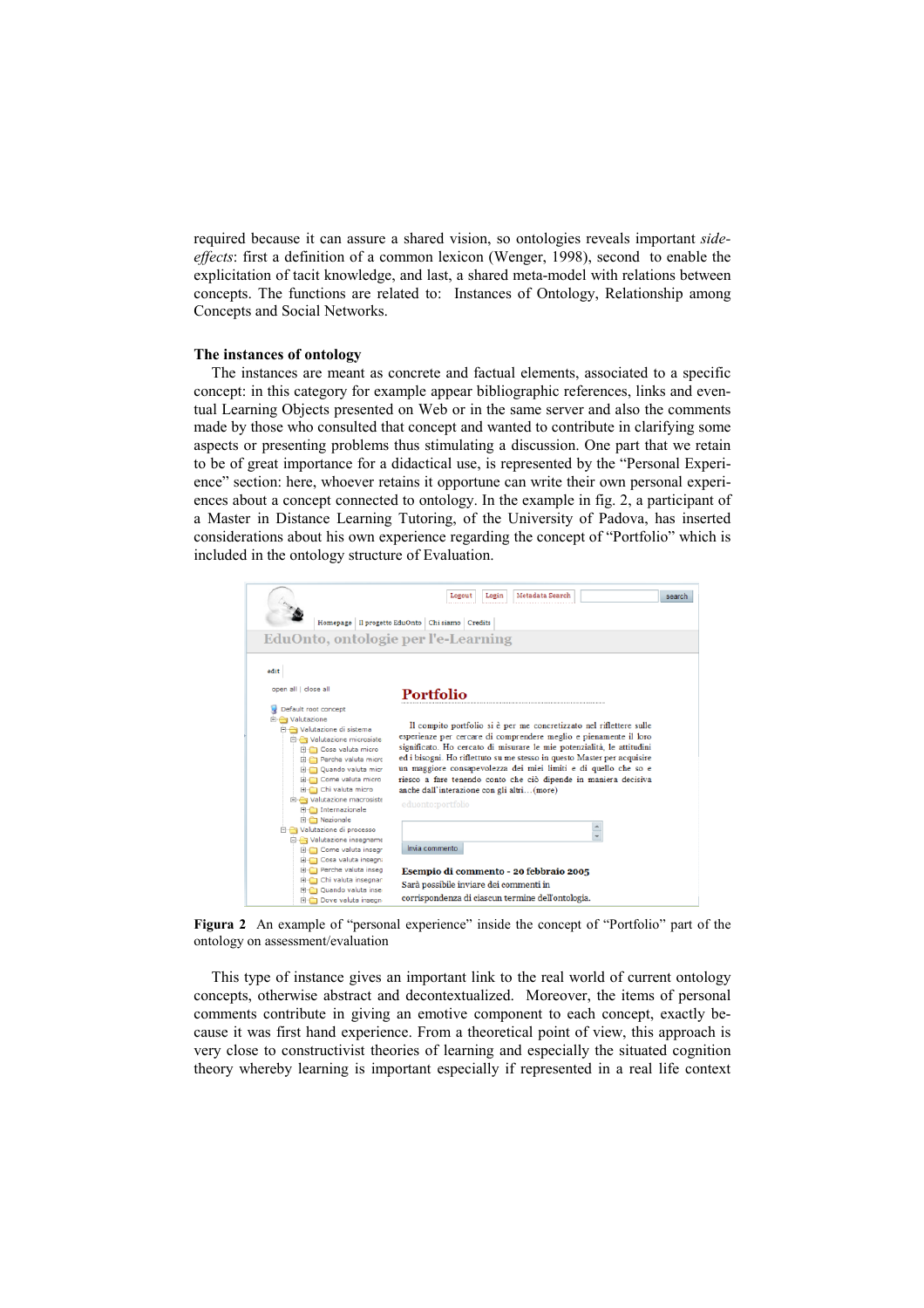[Brown, 1989] that help the acquisition of knowledge in relation to when, how and where to use it efficiently with real examples.

#### **Relationship among concepts**

An important part of each ontology consists in the manifestations of the ties (relationships) that exist between one or more concepts. Also in EduOntoWiki it is possible to include relationships through a simple syntactic structure mask according to the triple scheme "subject-predicate-object". The subjects and objects are identified by labels of each concept present in ontology that has been selected, whereas the predicates are made up of a collection of verbal expressions inserted by the users. In the case of evaluation ontology an example of relationship is as follows:

a) "The cumulative evaluation certifies the competences".

"Cumulative evaluation" and "competences" are both concepts of ontology, and the relationship between them is established as such by the predicate "certify". In the future development of EduOntoWiki, the possibility of suggesting synonyms of predicates to the user is foreseen so as to diminish the possibility of excessive multiplication of terms.

#### **The functions for Social Networks**

Each person subscribed to EduOntoWiki can fill in a personal description form, along the lines of the FOAF semantic standard, which allows you to declare your affiliation to more than one community of practice and/or learning. In the form, some fields are for an explicit description of the principle techniques/methods for the problem solving of that specific subject area of knowledge of which the user is expert, but it can be useful also in other contexts. Another important aspect of the EduOntoWiki project focalises right on the analysis of the relationships of a community in the knowledge construction process also as a permeability of the same towards other social and educational structures.

The assumption is that only the passage from a technology-driven model to a community-driven one, where the knowledge is both internally and externally constructed and formalized among communities of practice, can render the ontological supports integrated in an open learning environment important from a pedagogical point of view. In fact, the most recent and promising direction of research involves the study of the so-called "complex constellations of communities of practice" (Wenger, 2004), definition adopted to describe relationships linking various communities rendering them permeable so that they reciprocally share knowledge, contextualizing and enriching it with new meanings, and at the end, favouring the solution to complex problems discovering creative solutions.

 What we propose therefore consists in the transformation of the "EduOntoWiki" system from an ontological/formal one to an ontological/relational one through the involvement of a group of people belonging to different social communities inviting them to use the learning environment of EduOntoWiki. The possible candidates in the specific world of training and education are, for example, the operative teacher com-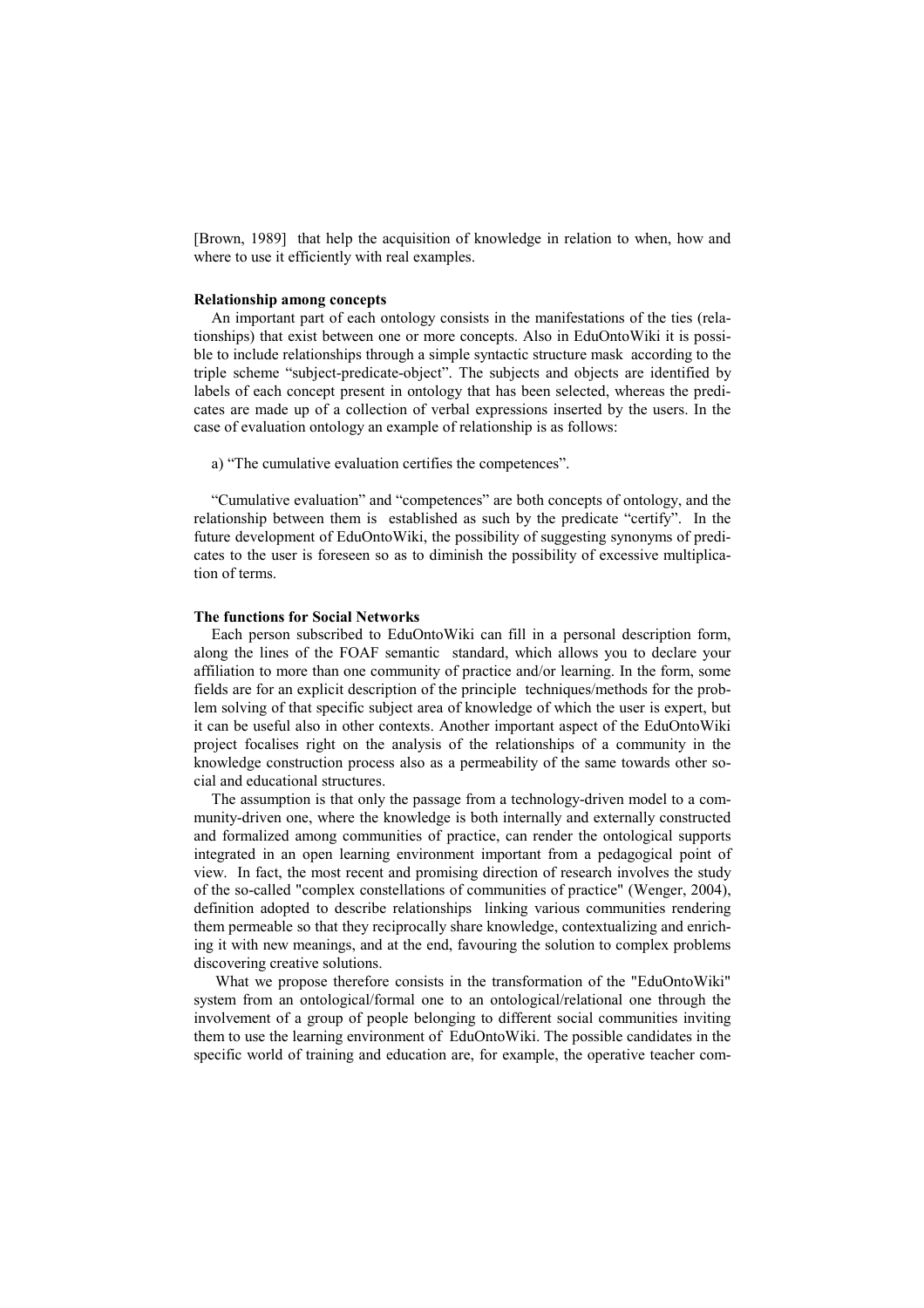munities and tutor communities engaged in training in and also the professional communities, achievable through training courses run by the University (Master), that widen horizons to the working world. It is hoped that these different realities can start up a virtuous process of reciprocal cross-fertilization able to favour the transfer of competences, processes, models and therefore in the end, also an enrichment of the domain of ontology.

#### **2.2 Choice of key concepts.**

The first choice in methodological order has been assumed in relation to the key concept organization of the scientific domain considered: we have distinguished between "evaluation process" and "system evaluation" and starting from this first allocation, the concepts of a "top-down" modality have been identified and specified, organized in classes and subclasses using the "who", "what", "how", "when", "why" and "where" categories, meant as universal concepts. The classification of the domain of knowledge by means of the categories can result in a simplifying mechanism, but it is functional to the objective of 'mapping' the scientific domain coherently to the empiric tension of the didactics that recognizes the same evaluation as a science linked to reaction: "who" evaluates referring to an object (thing), using specific tools (how), in a given time span (when), pursuing finalities (why) within a precise context (where).

### **2.3 Graphic representation of concepts.**

After, the concepts have been represented through a *mental hierarchical* map, starting from the concepts of superior order (more comprehensive and general) to arrive at the concepts of inferior order (more specific and less general). In a following stage, when the relationships between concepts will be included, the graphic representation of ontology will take on the shape of a mental map, linear and associationist, and at the same time a conceptual one, in which the relationships between the ties determine the formation of a network and shatter the hierarchical structure.

#### **2.4 Definition of the key concepts and instances**

For each concept identified, using specific bibliographic material, brief definitions were formulated and instancesof a 'normative' character were gathered, enabling to follow up the defined concepts also in function to the diverse scientific paradigms (behaviour, pragmatism, constructiveness). Such instancesare distinguished into: 'statements', 'notes', 'observations', 'bibliography' and 'sitography'. The statement is an example of a definition coming from an important source; the note is an assertion that includes further information to that appearing in the concept definition and the observations are realized as problematic elements that do not necessarily come from an important source, but are more bent on opening up a debate about the considered themes. Lastly, the bibliography, just like the sitography, is an instance that gives functional references for the specific in-depth of the examined concepts.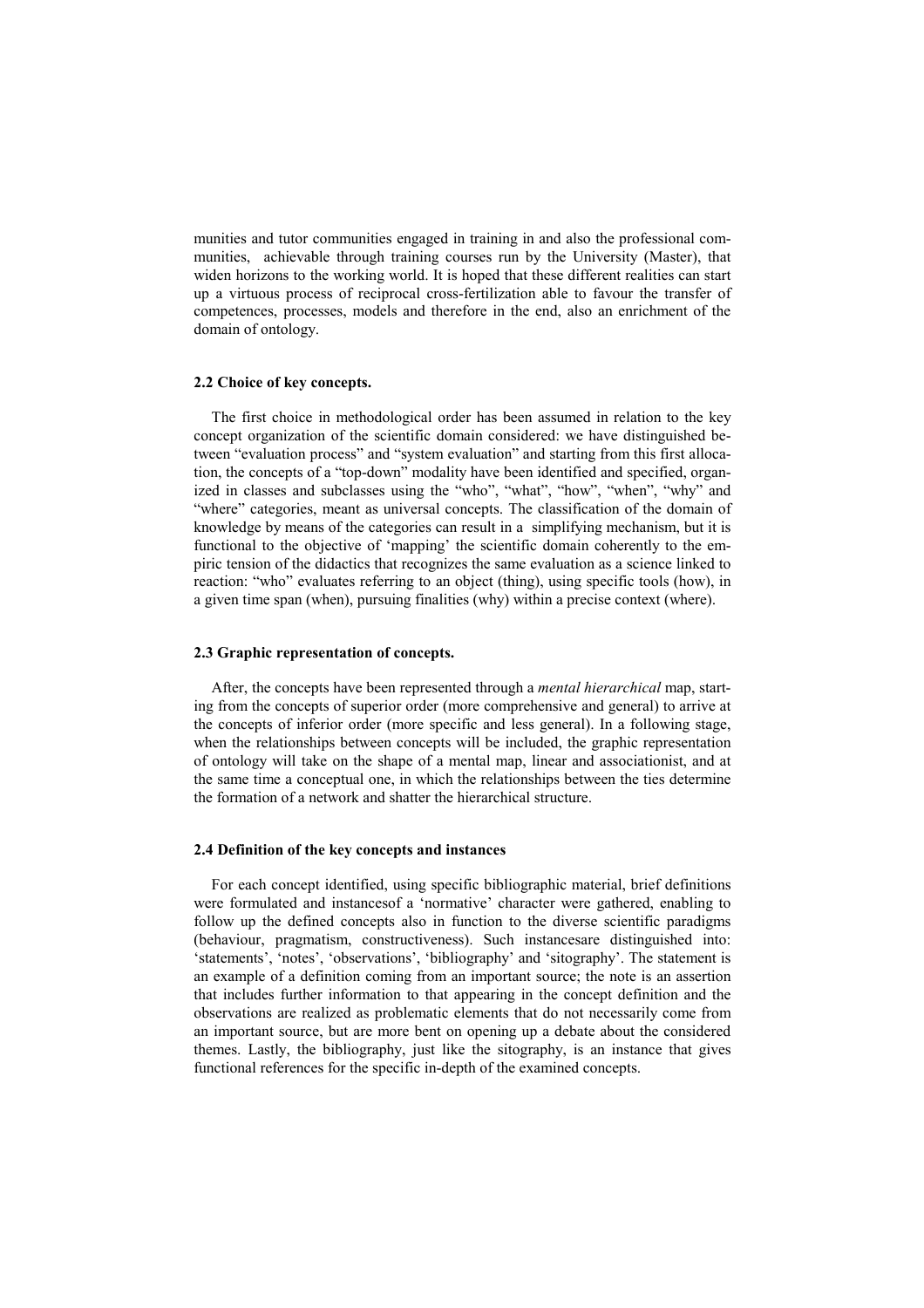We have distinguished the normative instances, developed in the initial work phase, from the instance in a strict sense, that coincide with the 'empiric evidence', the events or real objects that render the invariable characteristics connoted to a concept real. As underlined in the previous paragraphs, it will be interesting to plan the development of a descriptive and experiential dimension of the instances, in such a way that the concepts are correlated to the 'empiric' events of the training practice, proposing examples of evaluation, describer and indicator tools really used in a context, hetero and selfevaluation experience, study cases, etc., coherently to the principle whereby learning is realized starting from the experience with meanings linked to ourselves and to the world around us [Wenger, 1998].

#### **2.5 Identification of the relationships among concepts.**

The concepts were placed in semantic relationship among themselves by means of the introduction of "predicates", or rather, those fundamental parts of the phase that defines conditions or qualities of the subject (ref. paragraph 1.3.2). The study of relationships among concepts calls for an epistemological order. On one hand the epistemology that avails in the language and instruments of research and counter distinguishes the diverse scientific paradigms, and on the other, epistemology meant as an unavoidable personal process [Bateson, 1976] that draws out conceptions of reality and knowledge linked to real life experiences and emotions of the subjects. Scientific paradigms, conceptions of reality and formative processes and empiric data, trace diverse and at times conflicting relationships among the concepts.

Reflecting about the relationships among concepts stimulates confrontation among the diverse cohesion systems that sustain the scientific paradigms, including our personal conceptions of reality that emerge from the instances; it also allows us to dare with unusual and "strange" relationships among the concepts of a same domain of knowledge and diverse dominions, to undertake deductive and inductive research paths, and to promote the meeting also sustained by the information deriving from the empiric events (the instances). The analysis of the relationships among concepts or the proposal of new relationships, make ontology a "pallet of hypothesis" to confute or strengthen through discussion and negotiation of importance within the learning community, thus responding to the need of constructive-improving processes of knowledge and practice. It is an activity that aims at problem solving, but also at recognizing and placing problems in dialogued, situated and dynamic terms.

So ontology wants to be a system for managing knowledge in a dynamic and open way. The completion-completeness immanent to the term "ontology" is in steady becoming, negotiated by one or more communities of practice and/or learning.

### **Conclusions**

An important challenge highlighted by international research on the theme, consists in the fact that inter-communitarian relationships are not easy to manage and formulize insofar as the members can only count on a shared conjunction of meanings and